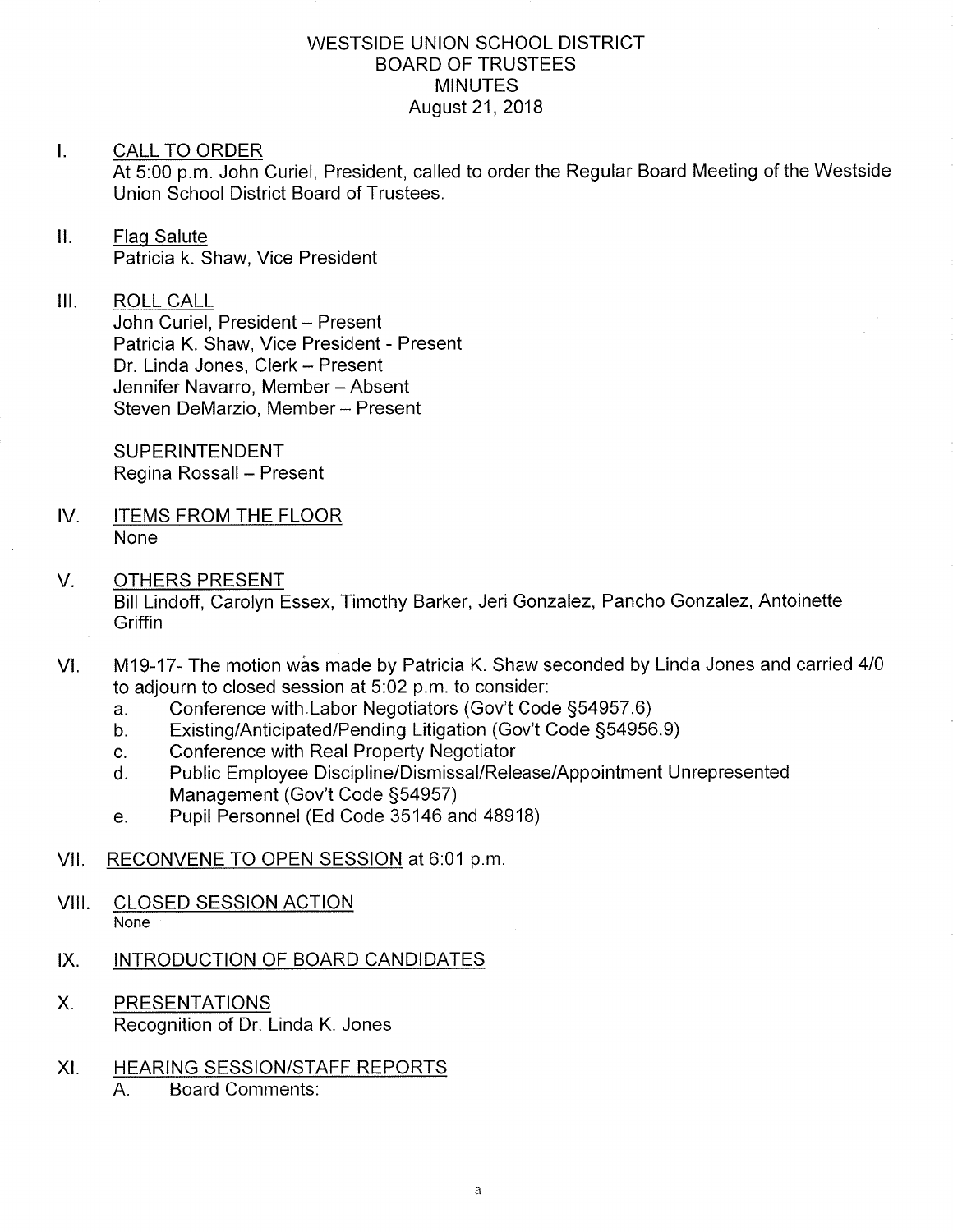Minutes Regular Board Meeting August 21,2018

Steve DeMarzio:

- I joined this fine team in early 2006. We have had mostly good times and some bad times. I think we have grown as a district and as a governance team. Even though Dr. Jones is leaving us, her legacy will live on. We will still have the Westside spirit.
- I had a nice visit at Quartz Hill. I attended the discipline assembly which also mentioned the STOP it app as well as visiting my granddaughter's  $3<sup>rd</sup>$  grade classroom.

Linda Jones

. I attended the Joe Walker Back to School Night. The campus looked amazing and the teachers were excited about the new school year.

### Patricia K. Shaw:

. I may have only been here a few years but I know we will miss Linda very much. John Curiel

- . Linda, I do think we are better for your presence. We will miss you.
- . I attended Rancho Vista and Joe Walker Back to School Nights. I enjoyed the presentations. The teachers at Rancho Vista seemed to embrace Standard-Based Grading.
- B. Staff Reports:
	- 1. Assistant Superintendent Administrative Services Shawn Cabey
		- a. Linda, you will be missed and it will not be the same with you gone.
	- 2. Assistant Superintendent Educational Services Marguerite Johnson
		- a. Thank you, Linda, we very much appreciate you. You kept us on our toes.
		- b. Chris Fitzgerald has been working with the videographer to work out some dates to include you in the new video.
		- c. We have several schools that will be pafticipating at the AV Tech Expo this weekend at the fair.
		- d. We received a grant for Acellus training. We are training our SDC teachers this week. The teachers that attended today's training were so excited about the program.
	- 3. Deputy Superintendent Robert Hughes
		- a. Linda, your passion and dedication are so admired; we have learned so much from you.
		- b. We have the Health Fair on Monday, August 27.
		- c. On September <sup>B</sup>we have the AVC Tailgate party starting at 4.00 p.m. lf you are interested in a tour the AVC campus, it will begin at 3:00 p.m.
	- 4. Superintendent Regina Rossall

Mrs. Rossall reviewed the following items with the Trustees:

- a. When we started in 2005, I got a treasured professional and a friend. You inspire me; you cause me to think about things differently. I will miss you.
- b. We have had a great start to the school year; our enrollment is up about <sup>150</sup> students from our ending enrollment and about 100 students above our highest enrollment in the 2017-18 school year.
- 
- c. We will be adding a combo class at Valley View.<br>d. I have attended several Back to School Nights. The teachers and parents are very excited about the start of school.<br>
e. I have heard a lot of excitement about Standards-Based Grading.
- 
- f. This Saturday, August 25, 2018, we will begin our Board Candidate Orientation meetings at the District Office.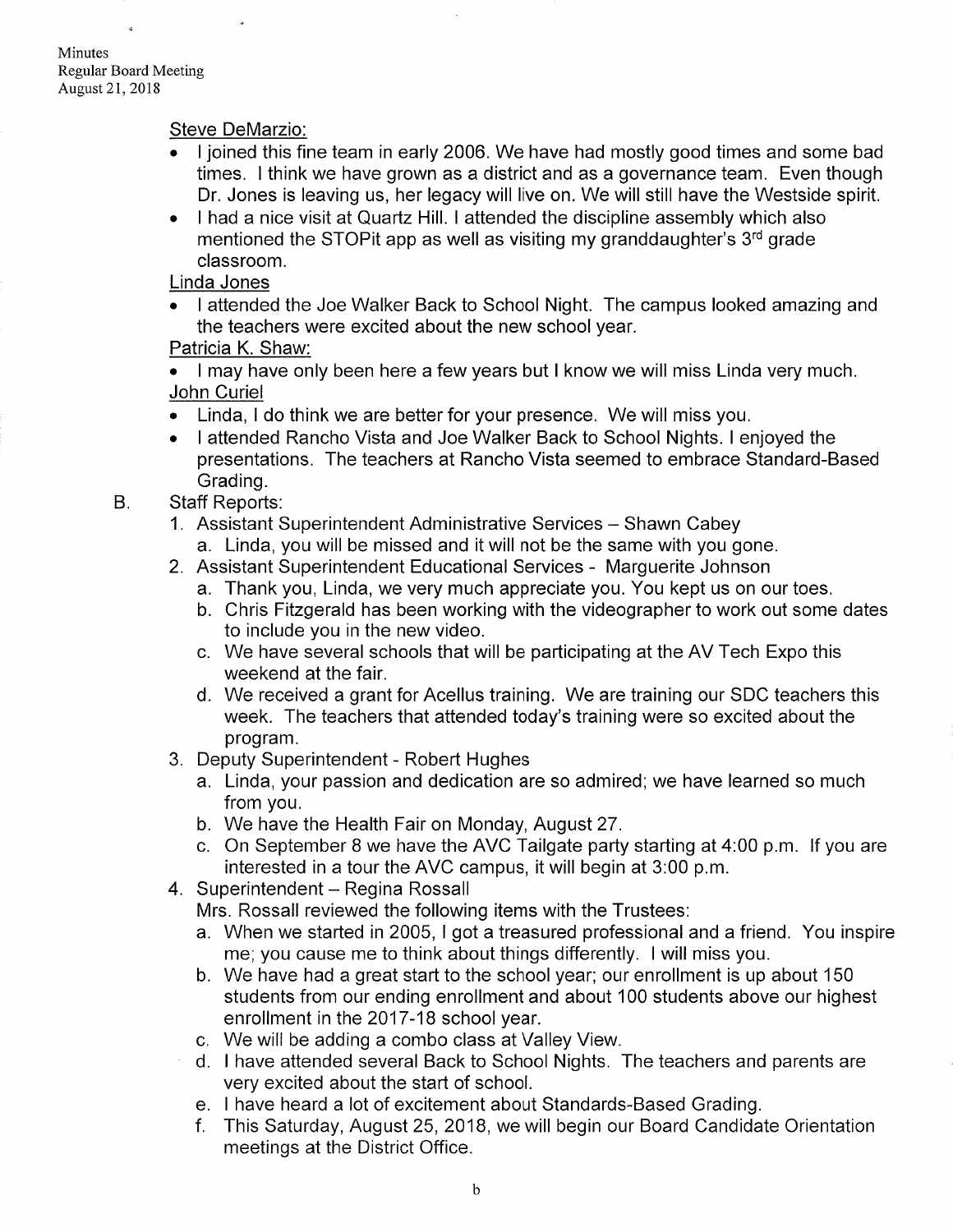Minutes Regular Board Meeting August 21,2018

## XII. PERSONALAPPEARANCES

- A. Westside Union Teachers Association Representative Bob Dunham, President B. California School Employee Association Representative Jeri Holmes, President
	-
- Linda, I can't believe it's been 13 years. It has been a pleasure working with you. I wish you all the best on your next endeavor.<br>C. Parent Teachers Association Representative<br>D. WAVE Representative – Jennifer Navarro and Robert Hughes
- 
- - . Tailgate Party on September 8, 2018, tours begin at 3:00 p.m. and the event starls at 4:00 p.m.
- XIII. ITEMS FROM THE FLOOR Regular Session None
- XIV. PUBLIC HEARING None

#### XV BUSINESS SESSION

Organizational/Governance

- <sup>1</sup>. M19-18 ltem <sup>1</sup>. Approval of the agenda of the Regular Board Meeting of August <sup>21</sup>, 2018, as submitted. The motion was made by Steve DeMarzio seconded by Patricia K. Shaw and carried 410.
- 2. M19-19 Items 2a 2f. The motion was made by Patricia K. Shaw seconded by Linda
	- Jones and carried 410 to approve the consent agenda. 2a Minutes of the Regular Meeting on August 7,2018 2b Fundraising Authorization 2c Personnel Repoft 2d Purchase Orders
	-
	-
	-
	-
	-
- 2e ConsultanUContractAgreementSchedule 2f ConferenceA/r/orkshop Schedule 3. M19-20 ltem 3. The motion was made by Steve DeMarzio seconded by Linda Jones and carried 410 to approve the Board Candidate Orientation Calendar with the revision of the time from 10:00 a.m. to 11:00 a.m. on September 22, 2018.<br>4. ltem 4. Discussion ltem
	- - . Board Governance

# XVI. EDUCATIONAL SERVICES

- 5. M19-21 Item 5. The motion was made by Steve DeMarzio seconded by Patricia K. Shaw and carried 410 to approve the second and final reading the revised Board Policies, Administrative Regulations and Exhibits:
	- . BP 0400, Comprehensive Plans
	- . BP/ARIE 0520.2, Title I Program lmprovement Schools
	- . BP 0520.3, Title I Program lmprovement Districts
	- . BP/AR 5113.12, District School Attendance Review Board
	-
- AR 5125.2, Withholding Grades, Diploma or Transcripts<br>6. M19-22 Item 6. The motion was made by Linda Jones seconded by Steve DeMarzio and carried 410 to approve the revised Material Change to the 2018-2020 Local Control and Accountability Plan (LCAP)